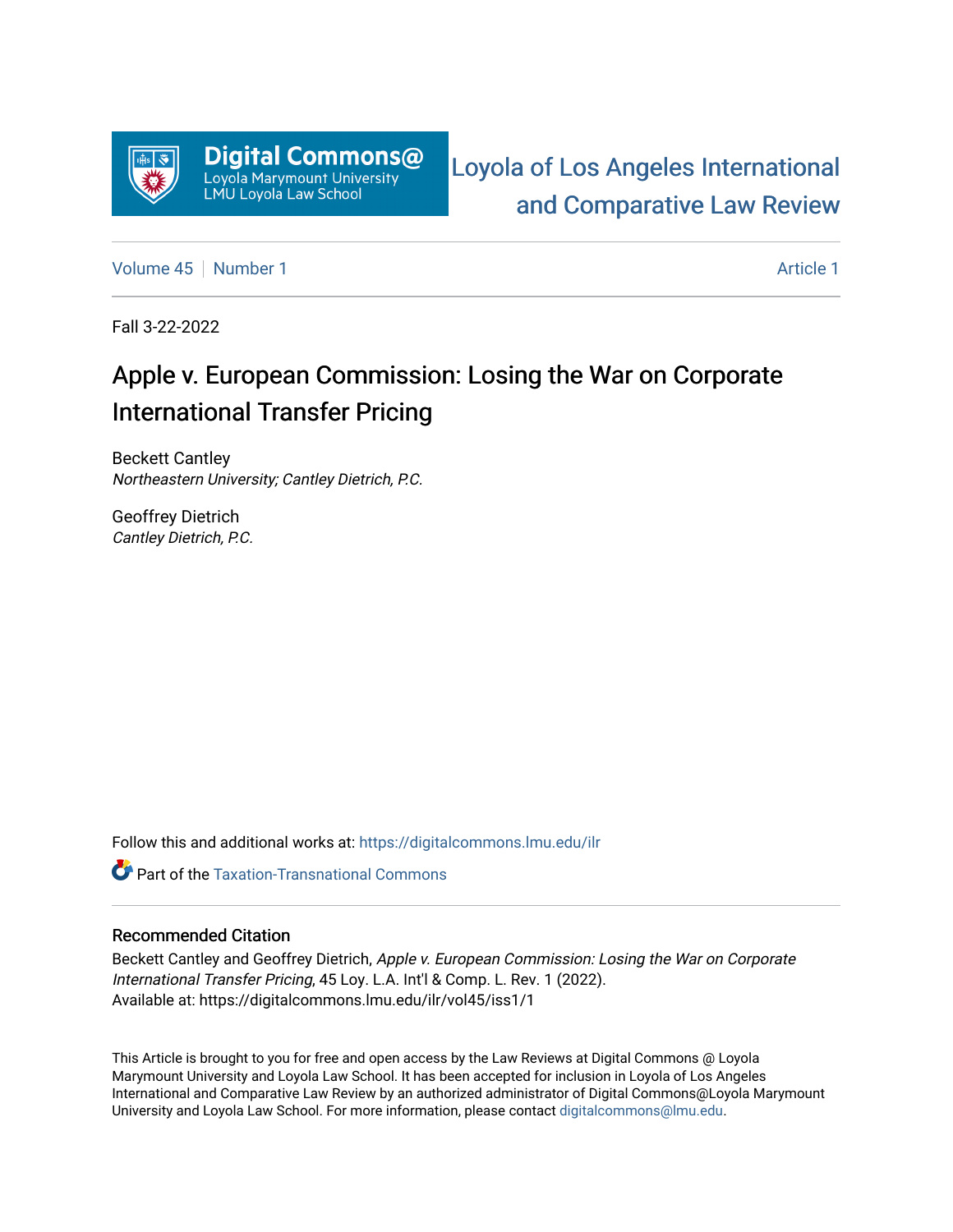## Apple v. European Commission: Losing the War on Corporate International Transfer Pricing

BY BECKETT CANTLEY<sup>\*</sup> AND GEOFFREY DIETRICH<sup>\*\*</sup>

| L    |                                            |  |
|------|--------------------------------------------|--|
| H.   | OVERVIEW OF TAX STRUCTURES WITHIN THE EU 3 |  |
|      |                                            |  |
|      |                                            |  |
| III. |                                            |  |
|      |                                            |  |
|      |                                            |  |
|      |                                            |  |
|      |                                            |  |
|      |                                            |  |
| IV.  |                                            |  |
|      |                                            |  |
|      |                                            |  |
| V    | POSSIBLE RESPONSES TO THE APPLE CASE 16    |  |
| VI.  |                                            |  |
|      |                                            |  |
| VII. |                                            |  |
|      |                                            |  |

*Abstract:* For the last several years, Apple has been defending tax strategies utilized in Ireland before the European Union (EU) General Court. The European Commission, using Article 107 of the Treaty on the Functioning of the European Union, argues that Ireland provides state aid

<sup>\*</sup>Prof. Beckett Cantley (University of California, Berkeley, B.A. 1989; Southwestern University School of Law, J.D. *cum laude* 1995; and University of Florida, College of Law, LL.M. in Taxation, 1997), teaches International Taxation at Northeastern University and is a shareholder in Cantley Dietrich, P.C. Prof. Cantley would like to thank Melissa Cantley and his law clerk, Austin Schley, for their contributions to this article.

<sup>\*\*</sup>Geoffrey Dietrich, Esq. (United States Military Academy at West Point, B.S. 2000; Brigham Young University Law School, J.D. 2008) is a shareholder in Cantley Dietrich, P.C.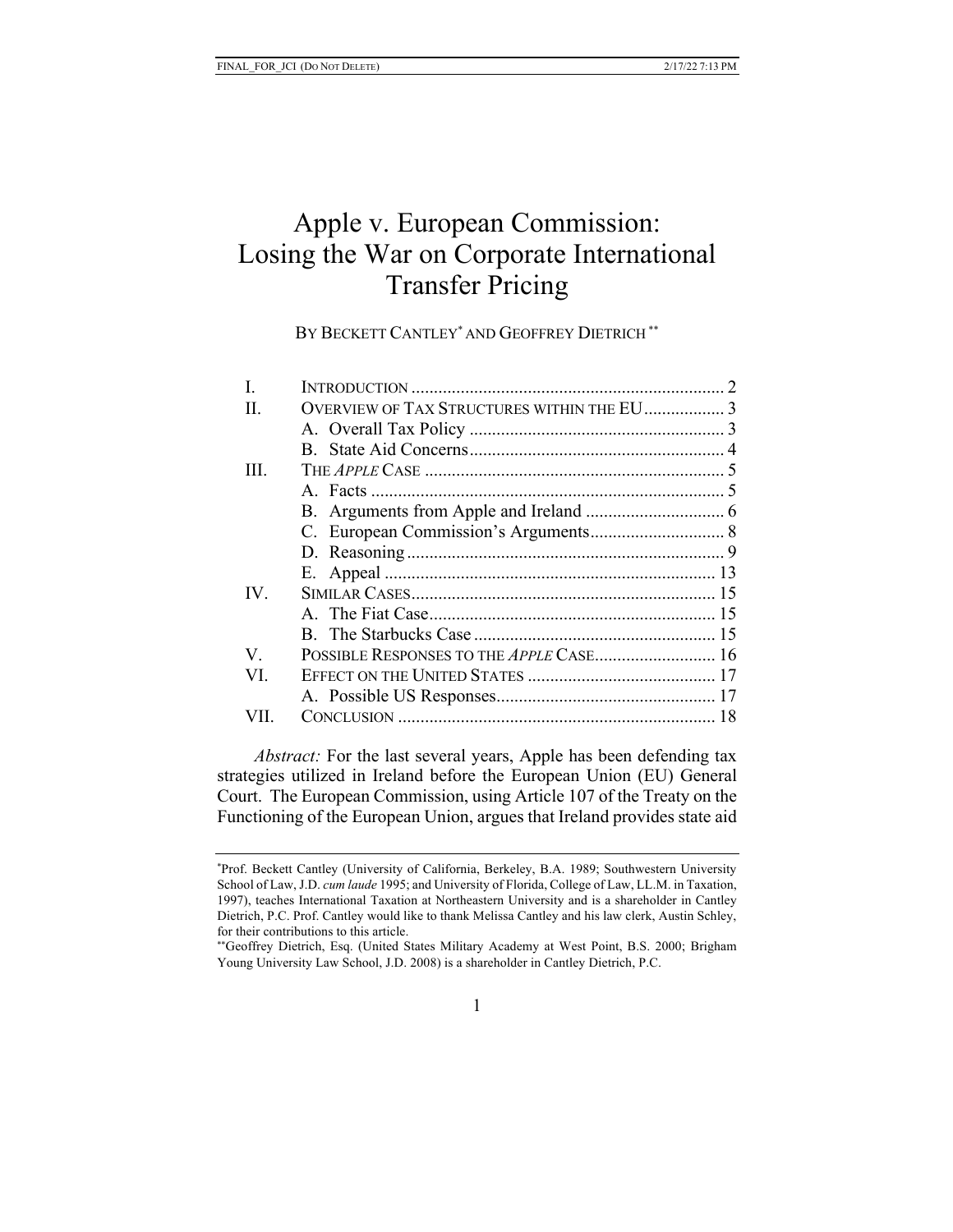to Apple regarding several tax rulings, and that Apple owes a substantial tax liability. Although Apple was able to secure a favorable ruling before the EU General Court, the European Commission has appealed the General Court's decision, and the final resolution to this case could be several years away.

The outcome of this case has the potential to cause changes to the corporate tax structure within the EU and could either strengthen or weaken the Commission's success in challenging the lack of arm's length principles in transfer pricing methods through state aid concerns. If the European Commission is unsuccessful in this case, there may be a push for the EU to harmonize the corporate tax system in the hopes of limiting corporations' ability to reduce tax liabilities by shifting profits between countries in the EU. Additionally, harmonizing the corporate tax laws would allow for the European Commission to challenge these transfer pricing methods under a different theory of law, and would not allow certain countries to offer very favorable corporate tax treatment. Further, there is the possibility the Internal Revenue Service (IRS) may look into similar transactions made by other countries based on the tax strategies used by Apple in Ireland.

#### I. INTRODUCTION

In *Apple Sales International & Apple Operations Europe v. European Commission*, the European Commission challenged Apple's tax activities in Ireland, arguing that many of Apple's transactions lacked arm's length principles.<sup>1</sup> However, the EU General Court held that although using arm's length principles in state aid cases is appropriate, the European Commission failed to apply the principles correctly and failed to provide supporting evidence for the Commission's position regarding Apple's branches' activities in Ireland.<sup>2</sup> This highly publicized *Apple* case stems from a recent line of EU cases in which the European Commission argued that a handful of member states are providing or have provided state aid and preferential treatment to certain corporations over others. If the Commission is successful in its argument that state aid has indeed been provided, then the member state providing said aid must attempt to collect the tax that the corporation would have otherwise had to pay. Considering the enormous financial stakes for Apple, it is no wonder this case is so closely watched. Currently, the *Apple* case is pending appeal. In that appeal, the Commission is expected to address the

<sup>1.</sup> Joined Cases T-778/16 & T-892/16, Apple Sales Int'l v. Eur. Comm'n, ECLI:EU:T:2020:338 ¶¶ 2, 23 (July 15, 2020).

<sup>2</sup>*. Id.* ¶¶ 247, 249, 295, 309, 351, 373.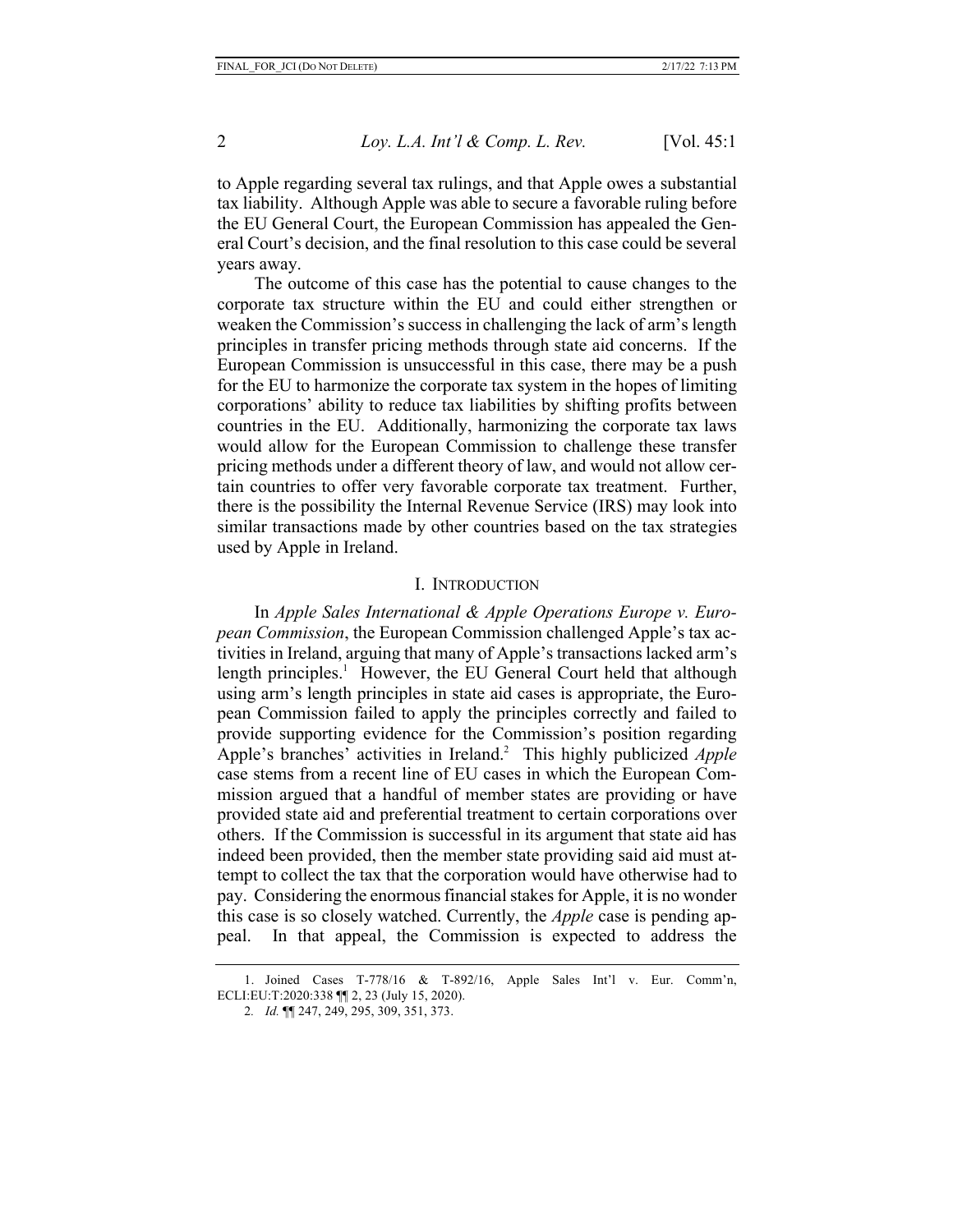shortcomings in its arguments and evidence noted by the EU General Court. The complexity of this pending appeal means the final outcome of the *Apple* case may still be several years away.

In Part II of this article, we provide an overview of tax structures within the EU and how tax policies work between individual member states and the EU. This Part will provide a brief introduction of the general principles of state aid and the provisions which the European Commission uses to establish a state aid case. Part III will provide a detailed look into the *Apple* case itself and examine the arguments set forth by both sides. Additionally, this Part will cover the general reasoning and holdings of the Court and provide an overview of the main issues which may be spotlighted on appeal. Part IV of this article will examine several of the other state aid cases and how these cases relate to the *Apple* case. These cases may also offer some insight into how the *Apple* case might conclude. Part V will discuss the application of this case's arguments and several policy arguments for and against the principles set forth in this case. This Part also covers some possible solutions in addressing concerns with the arm's length principle in corporate taxation in the EU. Part VI will examine the *Apple* case with respect to the United States, and how these decisions intersect between the EU and the United States. Finally, Part VII provides a summary of the key conclusions of this article.

## II. OVERVIEW OF TAX STRUCTURES IN THE EU

## *A. Overall Tax Policy*

To better understand the *Apple* case issue, a brief overview of the European Union authorities and tax policies is helpful, especially considering the different level of authorities within the EU as compared with the United States. However, the goal of this article is not to provide a comprehensive guide or background of corporate taxation within the EU. Rather, the purpose of this article is to provide an overview of the issues involved in the *Apple* case and to analyze how these issues may be viewed moving forward.

Generally, corporations in the EU are subject to corporate tax in the jurisdictions in which the corporations operate.<sup>3</sup> However, compliance for corporations within the EU can be complicated because corporate tax laws vary by EU country.<sup>4</sup> In the EU, corporate tax law and policy are shaped by the *OECD Model Convention with respect to Taxes on Income* 

<sup>3.</sup> Stefano Micossi & Paola Parascandolo, *The Taxation of Multinational Enterprises in the European Union,* CTR. FOR EUR. POL'Y STUD. POL'Y BRIEF, 1, No. 203 (Feb. 4, 2010).

<sup>4</sup>*. Id.* at 1, 3.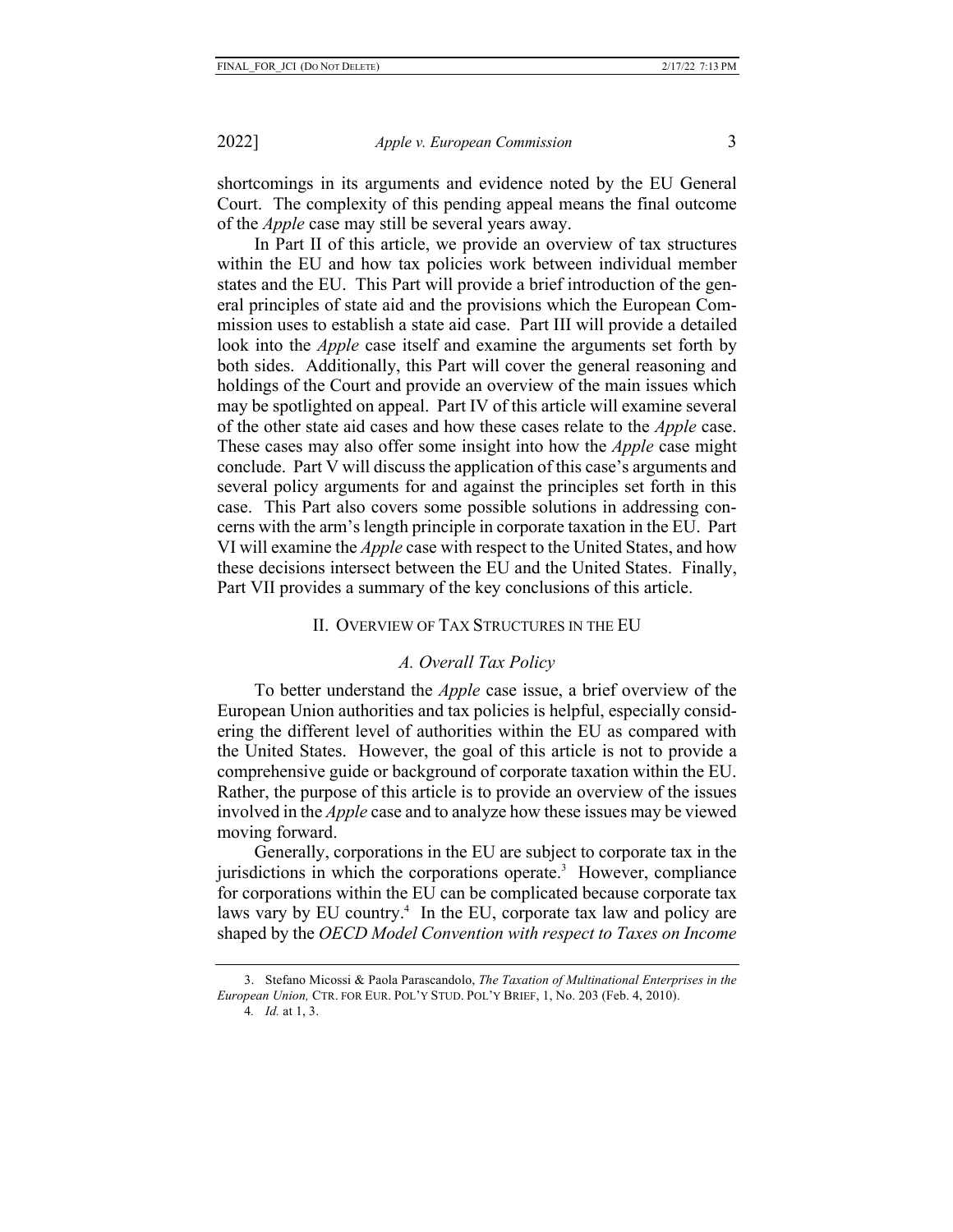*and on Capital*, which traces back to League of Nations policies from the  $1920s$ <sup>5</sup>. In addition to differing corporate tax structures and rates<sup>6</sup> within the EU, "in all member states the tax base is reduced by a variety of tax incentives (provisions that provide special treatment to qualified investment projects not available to investment projects in general) primarily to promote entrepreneurship and stimulate innovation."7

The European Parliament has also set forth several objectives for taxation within the EU.<sup>8</sup> As mentioned above, each member state has the power to create tax policy within its own jurisdiction.<sup>9</sup> As long as the member state follows the overarching rules set forth by the EU, "each member state is free to choose the tax system it deems most appropriate."10 According to the European Parliament, the objectives of EU tax policy are "the elimination of tax obstacles to cross-border economic activity, the fight against harmful tax competition and tax evasion, and the promotion of greater cooperation between tax administrations in ensuring control and combating fraud."<sup>11</sup>

## *B. State Aid Concerns*

Though member states may create their own tax structures and policies, the European Commission enforces overarching rules which affect economic competition within the European Union.<sup>12</sup> Article 107 of the Treaty on the Functioning of the European Union (TFEU) provides:

Save as otherwise provided in the Treaties, any aid granted by a Member State or through State resources in any form whatsoever which distorts or threatens to distort competition by favoring certain

<sup>5.</sup> Sijbren Cnossen, *Corporation Taxes in the European Union: Slowly Moving Toward Comprehensive Business Income Taxation?*, 25 INT'L TAX & PUB. FIN. 808, 810 (2017).

<sup>6</sup>*. Id.* at 816.

<sup>7</sup>*. Id.* at 815.

<sup>8.</sup> Dirk Verbeken, *Fact Sheets on the European Union: General Tax Policy*, EUR. PARL. 1- 2 (last updated May 2021).

<sup>9</sup>*. Id.*

<sup>10</sup>*. Id.*

<sup>11</sup>*. Id.*

<sup>12.</sup> David G. Chamberlain, *Apple, State Aid, and Arm's Length: EU General Court's Failure of Imagination*, TAX NOTES TODAY FED., 1179, 1180 (Sept. 16, 2020), https://www.taxnotes.com/tax-notes-todayfederal/competition-and-state-aid/apple-state-aid-andarms-length-eu-general-courts-failureimagination/2020/09/16/2cwm8. The European Commission is the executive wing of the European Union, and, among other things, is in charge of enforcing the European Union's laws. *European Commission*, EUR. UNION, https://www.europa.eu/european-union/about-eu/institutions-bodies/european-commission\_en (last updated July 5, 2020).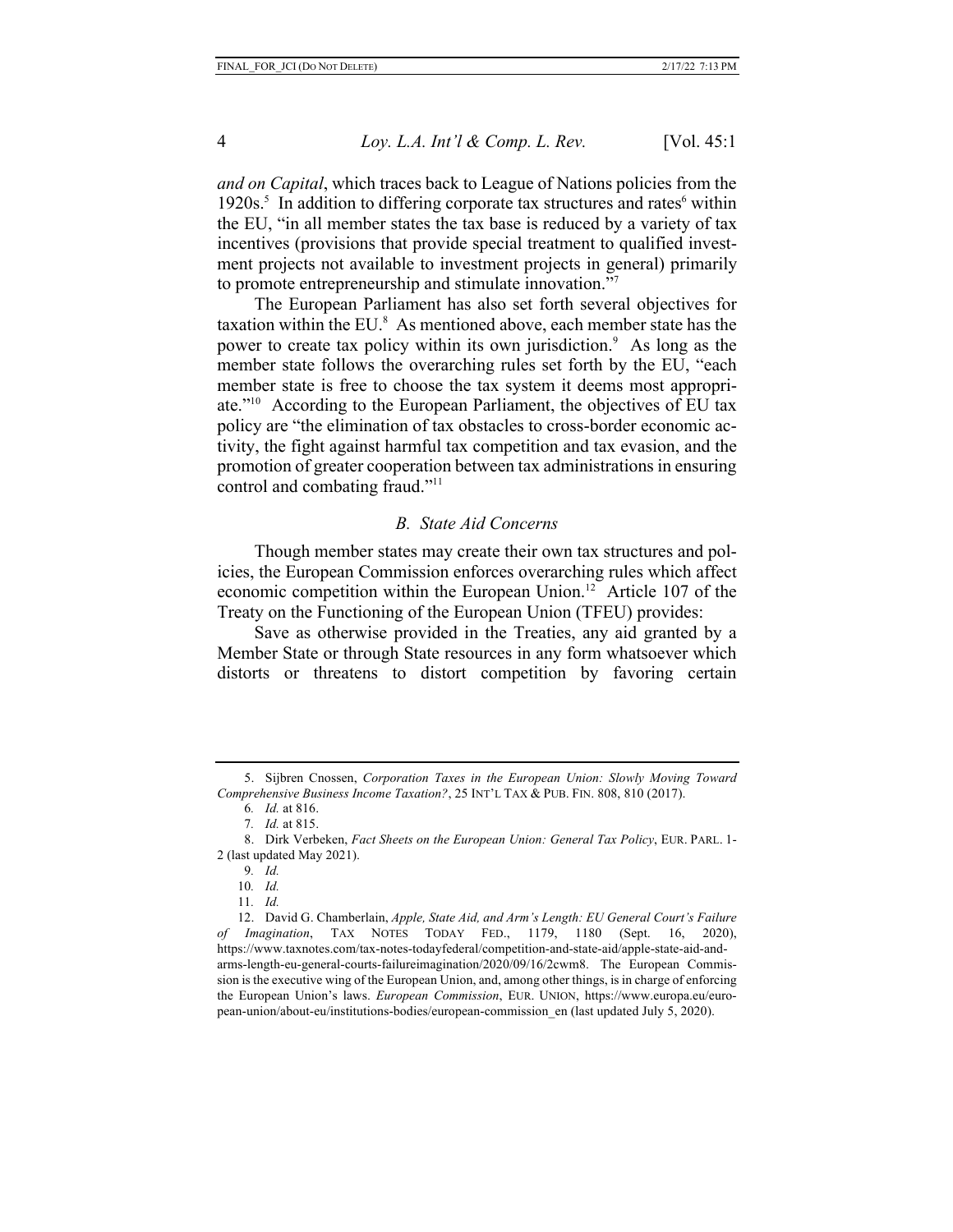undertakings or the production of certain goods shall, in so far as it affects trade between Member States, be incompatible with the internal market.<sup>13</sup>

The European Commission can decide to intervene when it deems a member state is providing a subsidy to a corporation to promote that corporation above others.<sup>14</sup> Although Article 107 does not directly discuss taxation, "the collection of tax that a local enterprise would otherwise owe is the economic equivalent of providing a subsidy," thus pulling certain tax provisions into the state aid realm.<sup>15</sup> In order for the European Commission to bring forth a state aid case, four elements must be present: (i) "an intervention using state resources; (ii) that is liable to affect trade between member states; (iii) confers an advantage on a particular beneficiary; and (iv) threatens to distort competition."16

## III. THE APPLE CASE

## *A. Facts*

To fully understand the different entities in this case, we shall provide a brief overview of the Apple hierarchy. Apple Inc. (the main entity when consumers think of Apple) owns the subsidiary Apple Operations International  $(AOI)$ .<sup>17</sup> Apple Operations Europe  $(AOE)$  is a fully owned subsidiary of AOI, and AOE fully owns the subsidiary Apple Sales International (ASI).<sup>18</sup> Both AOE and ASI are incorporated in Ireland, however neither company is a tax resident in Ireland.<sup>19</sup>

Ireland and Apple Group have a history of entering into advanced tax rulings "concerning the chargeable profits of ASI and AEO in Ireland."<sup>20</sup> These contested tax rulings were from 1991 and  $2007$ .<sup>21</sup> In the 2007 tax ruling, the Irish Government agreed with proposals set forth by

<sup>13.</sup> Consolidated Version of the Treaty on the Functioning of the European Union art. 107, May 9, 2008, 2008 O.J. (C 115) 47, 91 [hereinafter TFEU].

<sup>14.</sup> Chamberlain, *supra* note 12, at 1184.

<sup>15</sup>*. Id.*

<sup>16</sup>*. Id.*

<sup>17.</sup> Joined Cases T-778/16 & T-892/16, Apple Sales Int'l v. Eur. Comm'n, ECLI:EU:T:2020:338, ¶¶ 1–3 (July 15, 2020).

<sup>18</sup>*. Id.*

<sup>19</sup>*. Id.* ASI is responsible for "carrying out procurement, sales and distribution activities associated with the sale of Apple-branded products to related parties and third-party customers in the regions covering Europe, the Middle East, India, and Africa (EMEIA) and the Asia-Pacific region (APAC)." *Id.* ¶ 9. AOE "is responsible for the manufacture and assembly of a specialized range of computer products in Ireland . . .which it supplies to related parties for the EMEIA region." *Id.* ¶ 10.

<sup>20.</sup> Joined Cases T-778/16 & T-892/16, Apple Sales Int'l v. Eur. Comm'n, ECLI:EU:T:2020:338, ¶ 11 (July 15, 2020).

<sup>21</sup>*. Id.*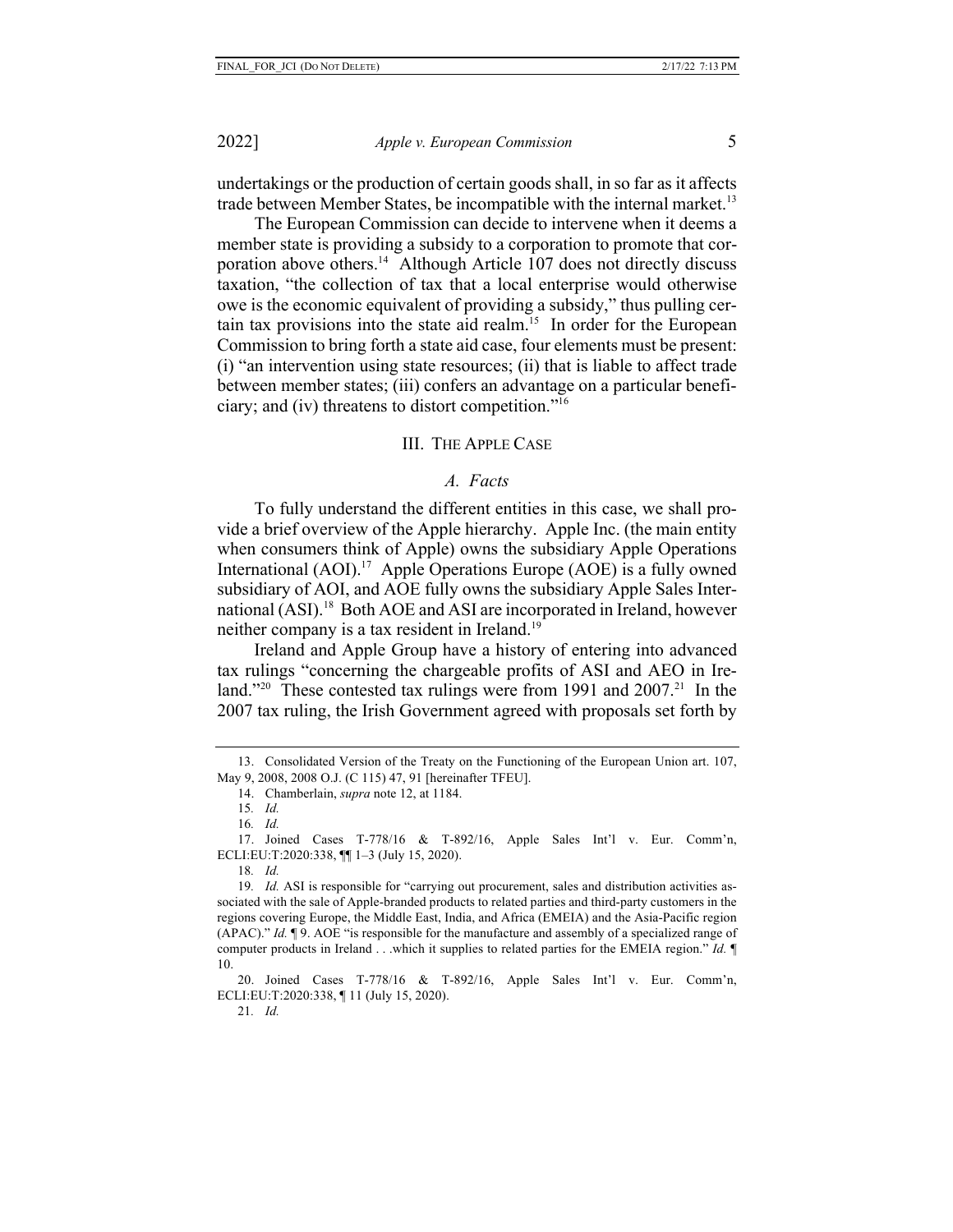Apple, setting out, in part, for ASI's "chargeable profit to be allocated to that branch corresponding[sic] to [*confidential*] of its operating costs, excluding costs such as sums invoiced from affiliated companies within the Apple Group and material costs."<sup>22</sup> In regards to AOE, the tax ruling set forth:

the chargeable profit was to correspond to . . . an amount corresponding to [*confidential*] of the branch's operating costs, excluding costs such as the sums invoiced from affiliated companies within the Apple Group and material costs, and, on the other, an amount corresponding to the IP return for the manufacturing process technology developed by that branch  $\dots$ .<sup>23</sup>

The Commission contested these tax rulings, arguing Ireland had provided an advantage to Apple through these tax rulings, and because Ireland lost tax revenue, "Ireland had renounced tax revenue, which had given rise to a loss of State resources."24

#### *B. Arguments From Apple and Ireland*

Many of the arguments against the European Commission were set forth by Apple and Ireland. The main goal of Apple and Ireland was to have the Commissions contested decision, in which the Commission argued that the tax rulings had provided state aid under Article 107(1) TFEU, set aside.<sup>25</sup> In arguing to set aside the contested decision, Apple and Ireland reasoned that, "the Commission carried out a joint assessment of the concept of an advantage and the concept of selectivity."26 Further, they argued that the Commission (1) applied the incorrect reference framework under Irish law; (2) misapplied arm's length principles and the OECD guidelines; (3) incorrectly assessed the activities of the Apple subsidiaries; and (4) "contest[ed] the assessments relating to the selective nature of the contested tax rulings."27

Before ultimately arguing that state aid had not occurred in this case, Apple and Ireland first argued that the Commission should not be interfering with the tax rulings of individual member states.<sup>28</sup> They argued that the contested decision violated the "fundamental constitutional principles of the EU legal order" which governs the "division of

- 27*. Id.*
- 28*. Id.* ¶ 103.

<sup>22</sup>*. Id.* ¶ 18.

<sup>23</sup>*. Id.* ¶ 19.

<sup>24</sup>*. Id.* ¶ 27.

<sup>25</sup>*. Id.* ¶ 88.

<sup>26.</sup> Joined Cases T-778/16 & T-892/16, Apple Sales Int'l v. Eur. Comm'n, ECLI:EU:T:2020:338, ¶ 91 (July 15, 2020).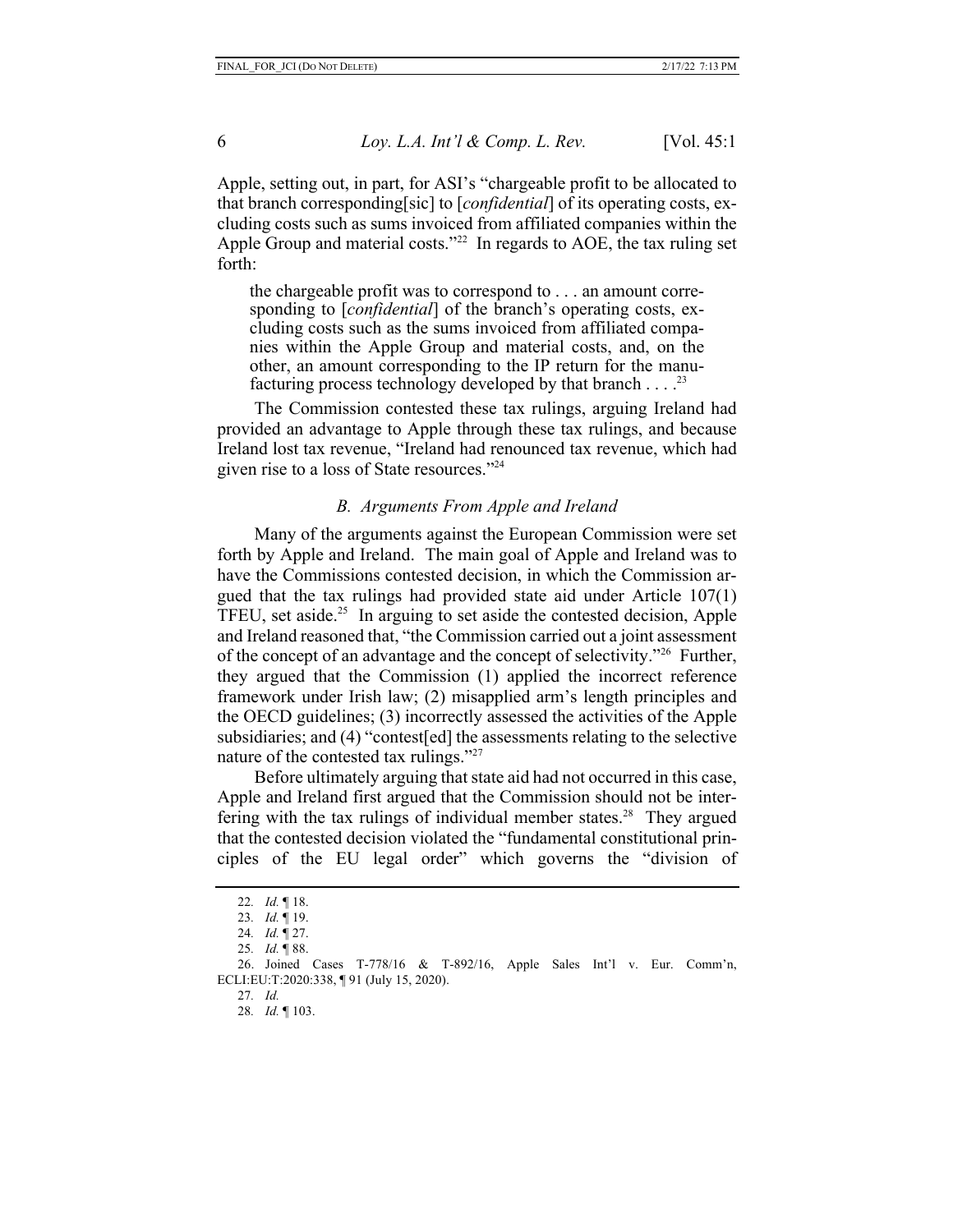competences" between the EU and Member States.<sup>29</sup> Under this argument, Apple and Ireland argued that "the field of direct taxation falls within the competence of the Member States."30

Further, Apple and Ireland argued the Commission used the incorrect reference framework in considering relevant Irish tax law, and erred in applying the correct arm's length principles. $31$  In addressing the correct reference framework, Apple and Ireland "contest that definition of the reference framework and claim, in essence, that the relevant reference framework in the present instance is section 25 of the TCA 97, a separate charging provision applicable specifically to non-resident companies which are not in a situation comparable to that of resident companies."<sup>32</sup>

Additionally, Apple and Ireland argued for the application of certain other applicable Irish tax provisions regarding the normal taxation of profits of corporations by Ireland.<sup>33</sup> Apple and Ireland contended:  $(1)$ "the Irish tax authorities had not required all of ASI and AOE's profits to be allocated to their Irish branches;" (2) that Article 107(1) TFEU provides for an arm's length principle, which is not applicable in Ireland; and (3) the OECD approach to the arm's length principle does arise under Irish law and should not apply in Ireland, and even if it could apply, "the Commission was wrong to conclude, on the basis of that approach, that the profits relating to the Apple Group IP licenses held by ASI and AOE should have been allocated to their Irish branches."34

To further support their arguments concerning the normal taxation of profits in Ireland, Apple and Ireland brought forth an expert in Irish law to provide the Court with an overview of the relevant laws at issue in this case.35 In the expert's opinion, "when determining the chargeable profits of non-resident companies" conducting business in Ireland through branches, "the relevant analysis for the application of section 25 of the TCA 97 must cover the actual activities of those Irish branches and the value of the activities actually carried out by the branches themselves."<sup>36</sup> Apple and Ireland further reasoned that the arm's length principle as set forth by the European Commission was not a part of Irish law and thus Ireland should not have to apply the principle arising under

36*. Id.*

<sup>29</sup>*. Id.*

<sup>30</sup>*. Id.*

<sup>31</sup>*. Id.* ¶ 129.

<sup>32.</sup> Joined Cases T-778/16 & T-892/16, Apple Sales Int'l v. Eur. Comm'n, ECLI:EU:T:2020:338, ¶ 143 (July 15, 2020).

<sup>33</sup>*. Id.* ¶¶ 169–71.

<sup>34</sup>*. Id.*

<sup>35</sup>*. Id.* ¶ 179.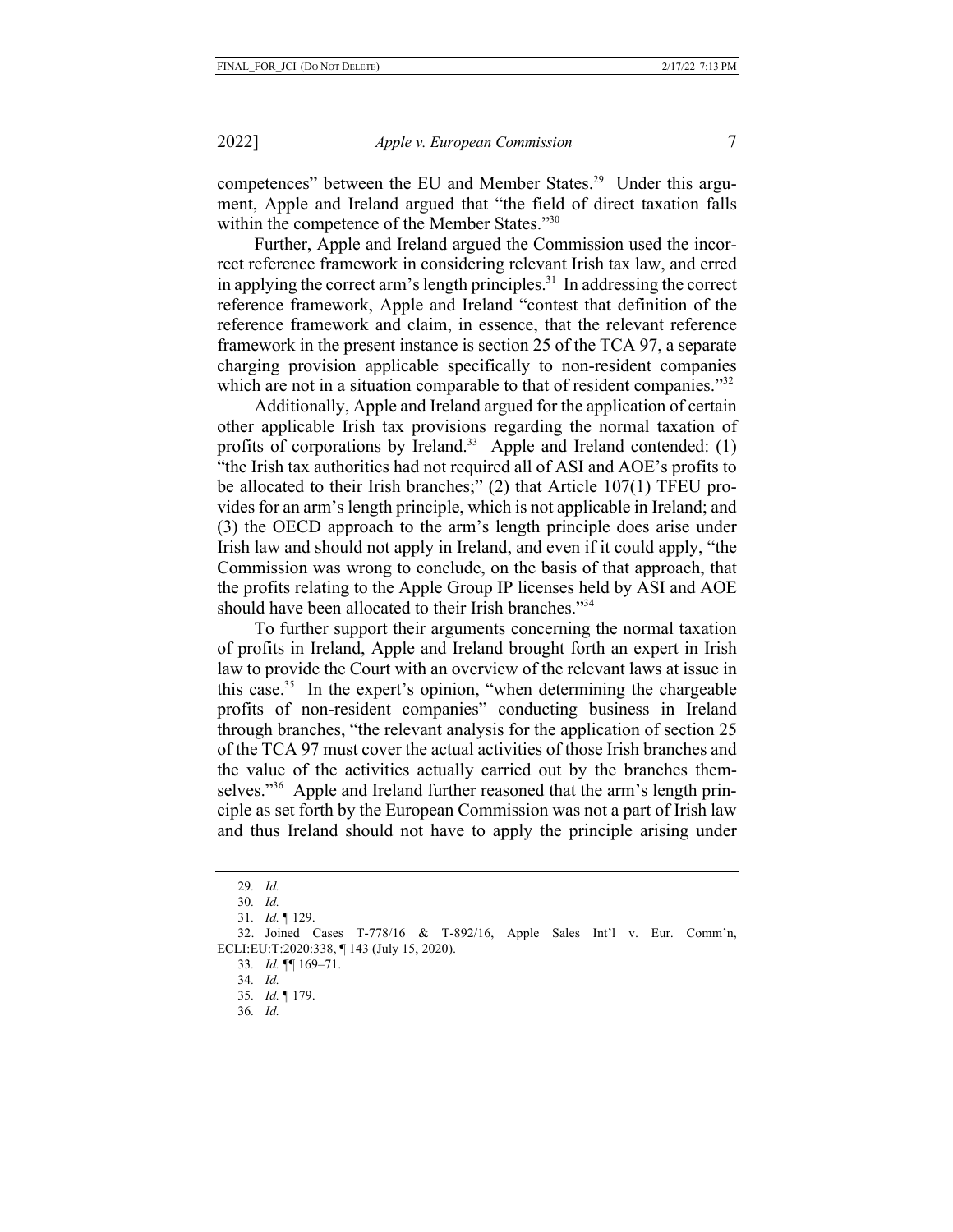Article  $107(1)$  TFEU.<sup>37</sup> Additionally, Apple and Ireland put forth that "the Commission misapplied that approach inasmuch as it failed to examine the functions actually performed within the Irish branches of ASI and AOE."38

## *C. European Commission's Arguments*

In August of 2016, the European Commission set forth its decision regarding its investigation of the tax rulings between Apple and Ireland.<sup>39</sup> It is this decision that is being contested before the General Court of the European Union.<sup>40</sup> Within the contested decision, the Commission set forth some of its arguments supporting its claims that Ireland had conferred tax advantages to Apple which were not made available to other corporations, and that the agreed-upon transfer pricing methodologies violated arm's length principles.<sup>41</sup>

In order to show Apple received a selective advantage in this case, the European Commission used a three part analysis developed from case law. Specifically, the Commission: (1) "identified the reference framework and provided grounds for applying the arm's length principle in that case;" (2) "examined whether there was a selective advantage arising from a derogation from the reference framework;" and (3) "stated that neither Ireland nor Apple Inc. had put forward arguments to justify that selective advantage."<sup>42</sup> For the reference framework used, the Commission looked to Irish tax rules in regards to corporations and also considered "integrated companies" and "stand-alone companies" as "a comparable factual and legal situation."43 In state aid cases, the Commission argues that under Article 107(1) TFEU, profit allocations must follow arm's length principles even if the member state had not adopted arm's length principles into its own tax rules.<sup>44</sup>

42*. Id.* ¶ 32 (The reference system in State aid cases refers to "the baseline against which the illegal subsidy (or the 'tax advantage' in EU parlance) can be measured.); *see also* Stephen Daly & Ruth Mason, *State Aid: The General Court Decision in Apple*, 99 TAX NOTES INT'L 1317 (2020), https://www.taxnotes.com/tax-notes-federal/corporate-taxation/state-aid-general-court-decisionapple/2020/09/07/2cw9y (explaining that the reference system in state aid cases refers to "the baseline against which the illegal subsidy (or the 'tax advantage' in EU parlance) can be measured").

43. Joined Cases T-778/16 & T-892/16, Apple Sales Int'l v. Eur. Comm'n, ECLI:EU:T:2020:338, ¶ 33 (July 15, 2020).

44*. Id.* ¶ 34 (According to the Commission, the reasoning behind the arm's length principle is described as, "principle was intended to ensure that intra-group transactions be treated, for tax

<sup>37</sup>*. Id.* ¶ 189.

<sup>38.</sup> Joined Cases T-778/16 & T-892/16, Apple Sales Int'l v. Eur. Comm'n, ECLI:EU:T:2020:338, ¶ 231 (July 15, 2020).

<sup>39</sup>*. Id.* ¶ 26.

<sup>40</sup>*. Id.* ¶¶ 26–27.

<sup>41</sup>*. Id.* ¶¶ 32–47.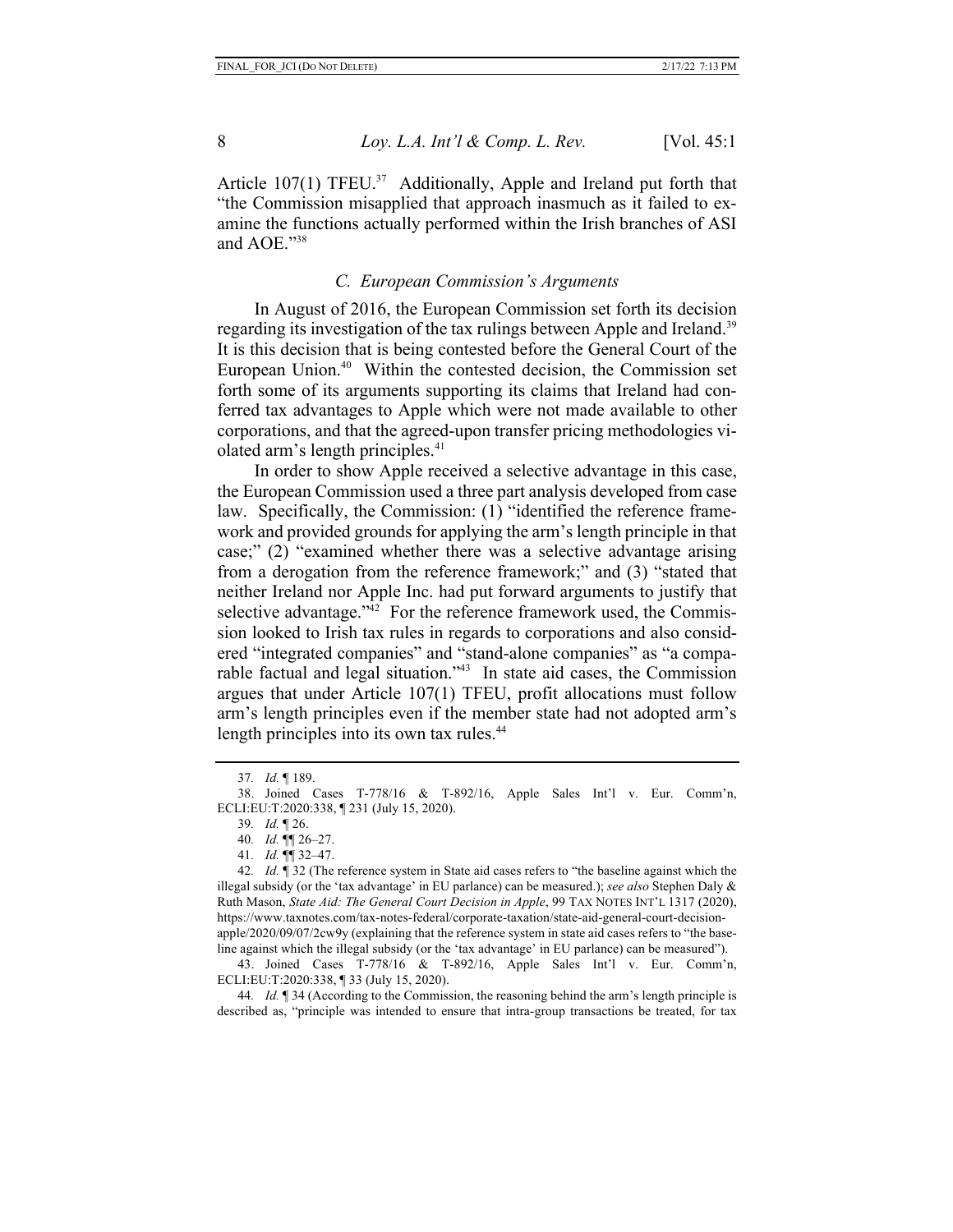One of the main arguments set forth by the Commission in its contested decision was "that the Apple Group IP licenses held by ASI and AOE had to be allocated outside Ireland had led to ASI and AOE's annual chargeable profits in Ireland departing from a reliable approximation of a market-based outcome in line with the arm's length principle."45 Additionally, the Commission argued that Ireland incorrectly allocated assets and activities to the ASI and AOE head offices, as neither of these offices had employees nor a physical presence.<sup>46</sup> Instead of allocating the profits resulting from Apple Group's IP licenses to the head offices, the Commission argued "those profits should have been allocated to ASI and AOE's branches, which alone would have been in a position effectively to perform functions related to the Apple Group's IP that were crucial to ASI and AOE's trading activity."<sup>47</sup> Further, the Commission stated that the profit allocation methods set forth in the tax rulings were not based on realistic market outcomes, and thus did not follow arm's length principles.48 As a result, the Commission concluded by finding Ireland needed to recover the taxes that Apple should have paid if the proper tax rules been followed.49

## *D. Reasoning*

The General Court issued a lengthy opinion in which it addressed the specifics regarding Apple's activities in Ireland, the mechanics of the transfer pricing, and the methodology used to determine if arm's length principles were followed.50 At the outset of the opinion, the Court recognized the European Commission's responsibility to prove the existence of state aid and demonstrate "the existence of a selective advantage resulting from the issuing of the contested tax rulings."<sup>51</sup> In addressing Apple and Ireland's arguments on the division of competences, the Court noted that, while member states are responsible for creating their own tax policies, they must exercise that responsibility in a way that conforms and

purposes, in the same way as those carried out between non-integrated stand-alone companies, so as to avoid unequal treatment of companies in a similar factual and legal situation, having regard to the objective of such a system, which was to tax the profits of all companies falling within its fiscal jurisdiction.").

<sup>45</sup>*. Id.* ¶ 37.

<sup>46</sup>*. Id.* ¶ 39.

<sup>47</sup>*. Id.*

<sup>48</sup>*. Id.* ¶ 41.

<sup>49.</sup> Joined Cases T-778/16 & T-892/16, Apple Sales Int'l v. Eur. Comm'n, ECLI:EU:T:2020:338, ¶ 45 (July 15, 2020).

<sup>50</sup>*. See generally id.*

<sup>51</sup>*. Id.* ¶ 101.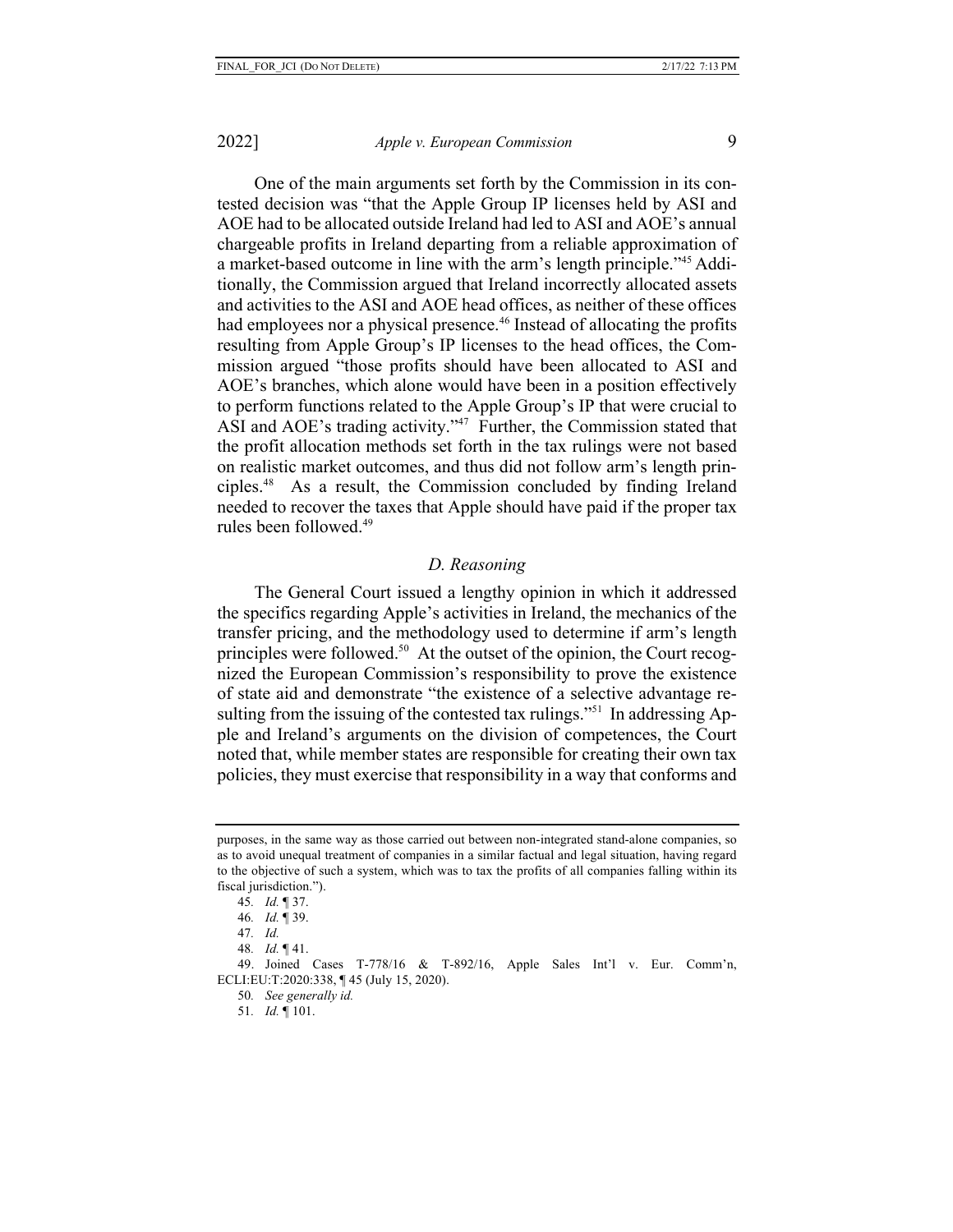complies with EU law.52 Further, the Court stated that "the Commission may classify a tax measure as State aid so long as the conditions for such a classification are satisfied."53 The Court found that the issue in this case, if successfully set forth by the European Commission, could constitute state aid under Article 107(1) TFEU.<sup>54</sup> The Court noted that if a member state provides favorable tax treatment for some corporations but declines to extend the same treatment to other similarly situated corporations, this disparate treatment can constitute state aid because it elevates the financial situation of one corporation over another.<sup>55</sup>

In determining whether an advantage exists, the Court noted "the very existence of an advantage may be established only when compared with 'normal' taxation."<sup>56</sup> Additionally, in determining whether an advantage exists, the Court must compare the position of the corporation receiving the "preferential" tax treatment with and without the tax policy in question.57 Regarding Apple and Ireland's arguments concerning the Commission's competence to analyze whether state aid occurred, the Court said, "it is necessary to set aside as ineffective the complaints relied on by Ireland and by ASI and AOE relating to the Commission having exceeded its competences by considering ASI and AOE to be stateless for tax residency purposes."<sup>58</sup> In discussing the proper reference framework, the Court noted "the purpose of the measures at issue and the legal framework of which they form part must be taken into consideration when determining the reference framework."<sup>59</sup> Ultimately, after looking at relevant Irish law and the reference framework arguments set forth by both sides, the Court held that "the Commission did not err when it concluded that the reference framework in the present instance was the ordinary rules of taxation of corporate profit in Ireland, the intrinsic objective of which was the taxation of profit of all companies subject to tax in that Member State . . . . "<sup>60</sup> The Court also addressed Irish tax law under several of the different arguments in this case, including trying to discern the normal taxation of corporate profits in Ireland.<sup>61</sup> The Court noted that for

<sup>52</sup>*. Id.* ¶ 105.

<sup>53</sup>*. Id.* ¶ 106.

<sup>54</sup>*. Id.* ¶ 108.

<sup>55.</sup> Joined Cases T-778/16 & T-892/16, Apple Sales Int'l v. Eur. Comm'n, ECLI:EU:T:2020:338, ¶ 108 (July 15, 2020).

<sup>56</sup>*. Id.* ¶ 110.

<sup>57</sup>*. Id.* ¶ 111.

<sup>58</sup>*. Id.* ¶ 122.

<sup>59</sup>*. Id.* ¶ 150.

<sup>60</sup>*. Id.* ¶¶ 152–63.

<sup>61.</sup> Joined Cases T-778/16 & T-892/16, Apple Sales Int'l v. Eur. Comm'n, ECLI:EU:T:2020:338, ¶ 175 (July 15, 2020).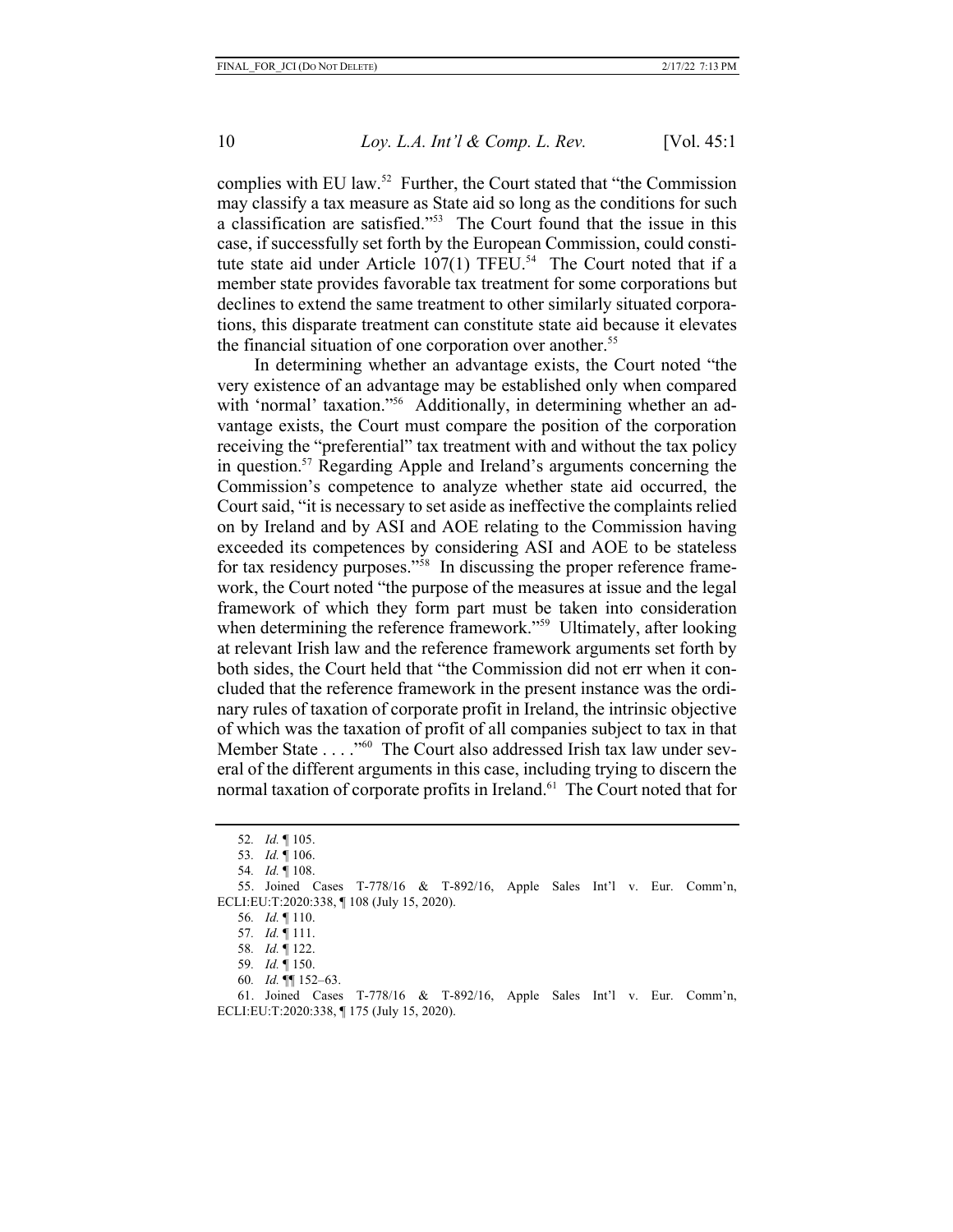non-resident corporations operating in Ireland through a branch, "only the profits derived from trade directly or indirectly attributable to that Irish branch, on the one hand, and all income from property or rights used by, or held by or for, the branch, on the other, are taxable."<sup>62</sup>

Through careful analysis of relevant Irish case law and after hearing arguments set forth by Apple and Ireland's expert, the Court found that, under the normal taxation of profits under Irish law, "the profits derived from property that is controlled by a non-resident company cannot be regarded as such as being profits attributable to the Irish branch of that company even if that property has been made available to that branch."63 Further, the Court noted, "that property belonging to a company that is not resident in Ireland and controlled by the executives of that company, who are also not resident in Ireland, cannot be allocated to that company's Irish branch, even if that property is made available to that branch."<sup>64</sup> From this reading of Irish law, the Court found that "the question that is relevant when determining the profits of the branch is whether the Irish branch has control of that property."65 The property of a non-resident corporation "cannot be allocated to the Irish branch" unless the European Commission can prove "that property is actually controlled by that branch."66

In applying the relevant Irish law to the facts of this case, the Court found that the European Commission's "exclusion" approach was inconsistent under Irish law.<sup>67</sup> Further, the Court found "the Commission did not attempt to show that the Irish branches of ASI and AOE had in fact controlled the Apple Group's IP licenses when it concluded that the Irish tax authorities should have allocated Apple Group's IP licensed to those branches;" and under relevant Irish law "all of ASI and AOE's trading income should have been regarded as arising from the activities of those branches."68 Thus, the Commission incorrectly assessed Irish law in determining the taxation of non-resident corporations which operate a branch in Ireland<sup>69</sup>

In regards to the arm's length principle application in this case, the Court specifically noted that the Commission did not directly apply the

66*. Id.* ¶ 184.

- 68*. Id.*
- 69*. Id.* ¶ 187.

<sup>62</sup>*. Id.*

<sup>63</sup>*. Id.* ¶ 180.

<sup>64</sup>*. Id.* ¶ 181.

<sup>65</sup>*. Id.* ¶ 182.

<sup>67.</sup> Joined Cases T-778/16 & T-892/16, Apple Sales Int'l v. Eur. Comm'n, ECLI:EU:T:2020:338, ¶ 186 (July 15, 2020).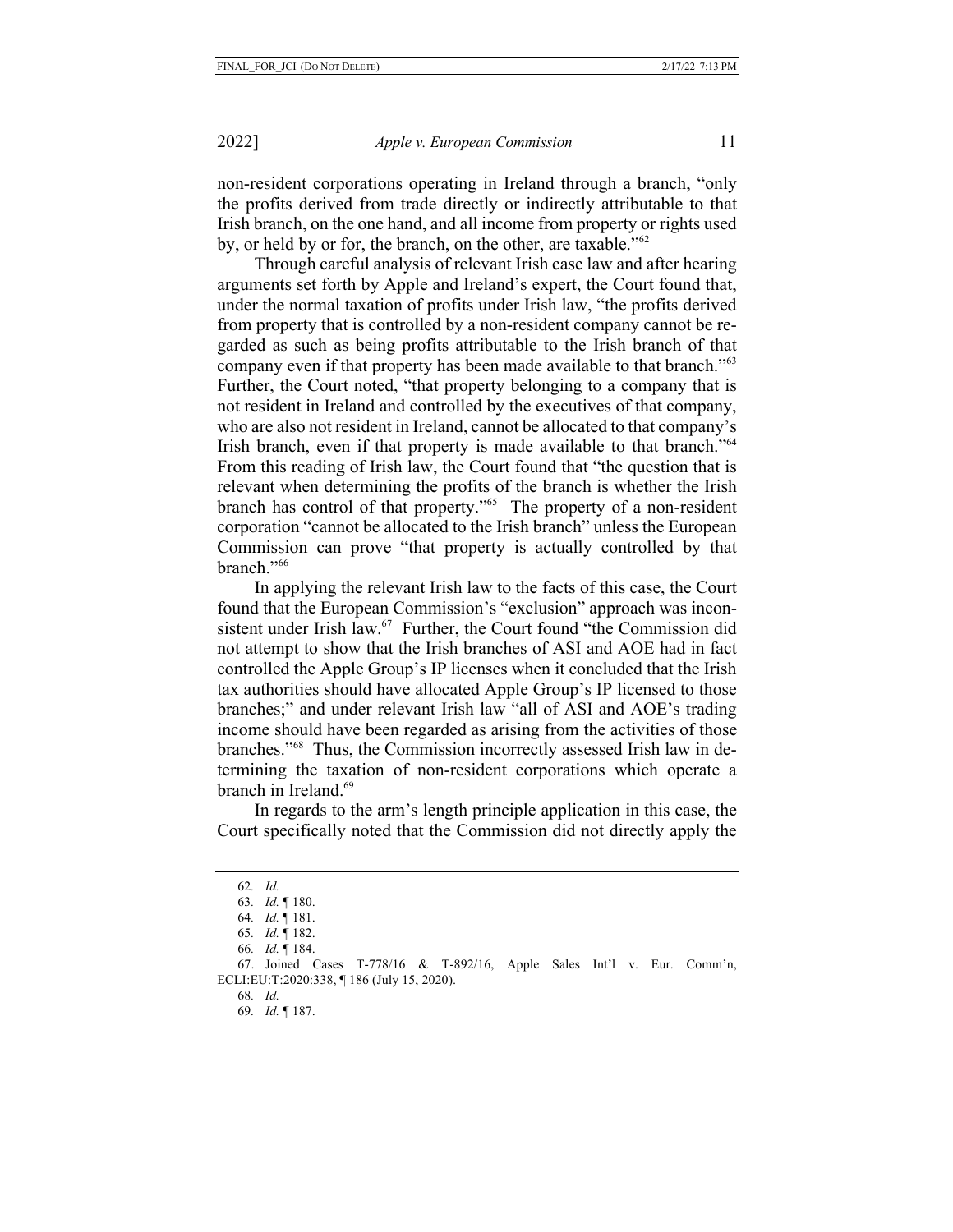guidance provided by the OECD.70 Additionally, the Court stated the Commission was correct in asserting that arm's length principles serve as a "benchmark" in determining profit for a corporation using transfer pricing methods and for a corporation whose profits were earned at arm's length in the marketplace.<sup>71</sup> Thus, the Court found that using arm's length principles as a tool in determining the correct level of profit in State aid cases is appropriate.72

However, just because the arm's length principle is a proper tool to be used does not mean that these principles were applied correctly.<sup>73</sup> The Court found it was appropriate to look to OECD guidance in applying arm's length principles.<sup>74</sup> Although it was appropriate to rely on the OECD guidance, the Commission deviated from the OECD guidance when applying arm's length principles in this case.<sup>75</sup> The Court found:

It is true that the analysis in that first step cannot be carried out in an abstract manner that ignores the activities and functions performed within the company as a whole. However, the fact that the Authorised OECD Approach requires an analysis of the functions actually performed within the permanent establishment is at odds with the approach adopted by the Commission consisting, first, in identifying the functions performed by the company as a whole without conducting a more detailed analysis of the functions actually performed by the branches and, second, in presuming that the functions had been performed by the permanent establishment when those functions could not be allocated to the head office of the company itself.76

Thus, the Court sided with Apple and Ireland regarding the application of the arm's length standard under the OECD approach.<sup>77</sup> The Court concluded that "it is appropriate to conclude that the Commission's primary line of reasoning was based on erroneous assessments of normal taxation under the Irish tax law applicable in the present instance."78

Next, the Court looked at the functions performed by the Irish branches.79 The Court ultimately found that the European Commission

<sup>70</sup>*. Id.* ¶ 196.

<sup>71</sup>*. Id.* ¶ 215.

<sup>72</sup>*. Id.* ¶ 225.

<sup>73.</sup> Joined Cases T-778/16 & T-892/16, Apple Sales Int'l v. Eur. Comm'n, ECLI:EU:T:2020:338, ¶ 229 (July 15, 2020).

<sup>74</sup>*. Id. ¶* 240.

<sup>75</sup>*. Id.* ¶ 242.

<sup>76</sup>*. Id.*

<sup>77</sup>*. Id.* ¶ 245.

<sup>78</sup>*. Id.* ¶ 249.

<sup>79.</sup> Joined Cases T-778/16 & T-892/16, Apple Sales Int'l v. Eur. Comm'n, ECLI:EU:T:2020:338, ¶¶ 251–311 (July 15, 2020).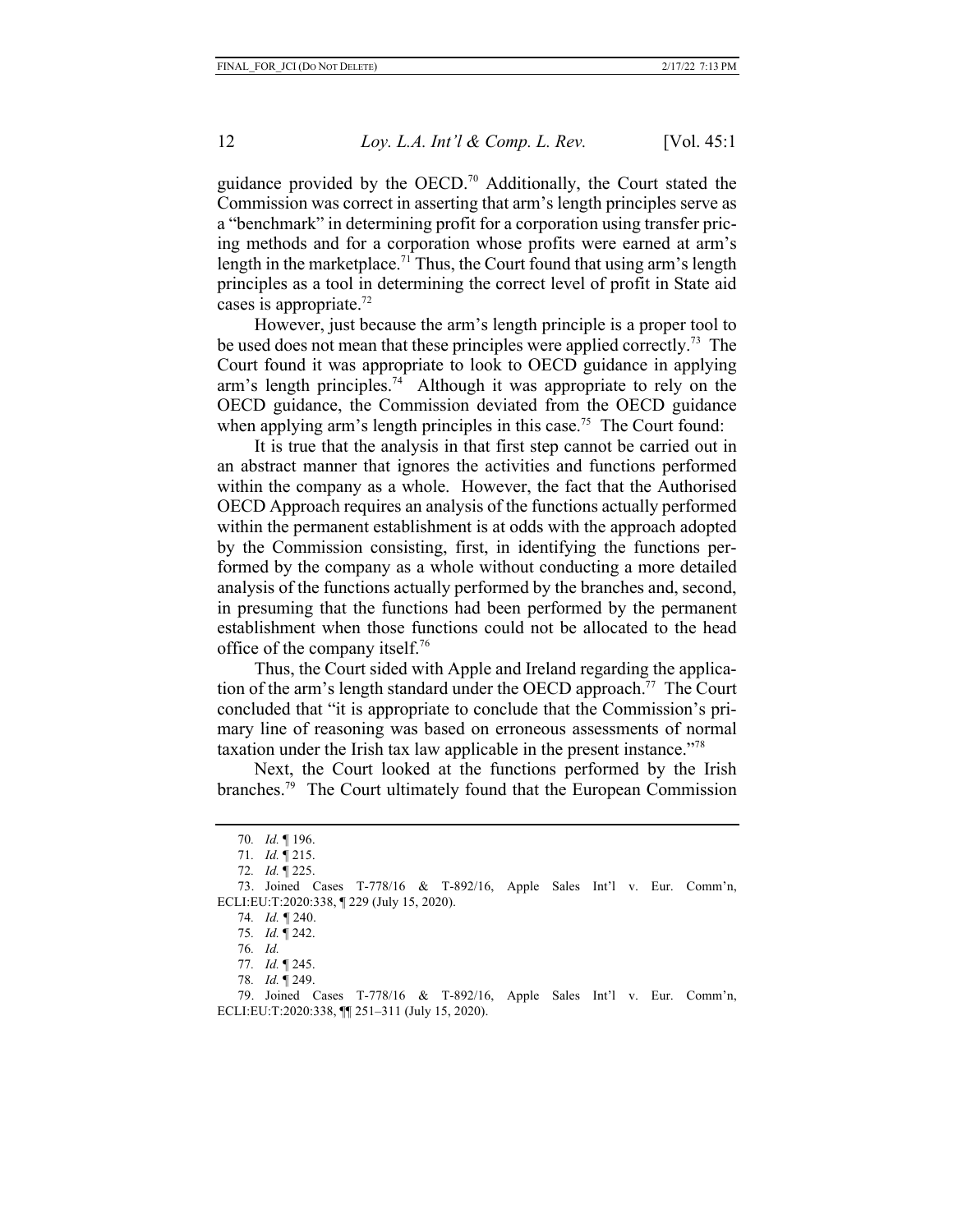did not make a showing of the actual functions performed by the Irish branches as well as "the strategic decisions taken and implemented outside of those branches  $\dots$ ."<sup>80</sup> Thus, the Commission was not successful in arguing "the Apple Group's IP licenses should have been allocated to those Irish branches when determining the annual chargeable profits of ASI and AOE in Ireland."<sup>81</sup> Further, the Court later found "the Commission did not put forward evidence to prove that the choice of ASI and AOE's Irish branches as tested parties had led to a reduction in the chargeable profit of those companies."82 The Court ultimately sided with Apple and Ireland, finding that the Commission failed to show that Ireland conferred an advantage to Apple through the contested tax rulings under Article 107(1) TFEU.<sup>83</sup>

## *E. Appeal*

Given the complicated circumstances involved in the *Apple* case, as well as the amount

of tax at stake, the European Commission has decided to appeal the decision of the EU General Court.<sup>84</sup> On appeal, the European Commission is focusing on the General Court's reasoning regarding the separate entity approach and the arm's length principle set forth in the case.<sup>85</sup> Because the European Commission is appealing the decision, a final resolution to this case may still be several years away.<sup>86</sup>

Commentators on the *Apple* case have set forth several of the key principles that may be the focus of the appeal.<sup>87</sup> The General Court noted that the European Commission failed to carry its burden of proof "on the issue of profit attribution to the Irish branches of Apple Sales International (ASI) and Apple Operations Europe (AOE) . . . ."88 Despite the Commission not carrying its burden of proof on this issue, the best way forward may be to focus on the tax policy at issue concerning the arm's

<sup>80</sup>*. Id.* ¶ 310.

<sup>81</sup>*. Id.*

<sup>82</sup>*. Id.* ¶ 333.

<sup>83</sup>*. Id.* ¶ 505.

<sup>84.</sup> Leonie Carter, *Commission Lays Out Arguments in Appeal of Apple Tax Case*, POLITICO (Feb. 1, 2021, 2:28 PM).

<sup>85</sup>*. Id.*

<sup>86</sup>*. Id.*

<sup>87</sup>*. See* Robert Goulder, *Why the European Commission Must Appeal the* Apple *Decision*, 99 TAX NOTES INT'L 973 (Aug. 17, 2020), https://www.taxnotes.com/featured-analysis/why-european-commission-must-appeal-apple-decision/2020/08/14/2ctv8; *see also* Chamberlain, *supra* note 12.

<sup>88.</sup> Goulder, *supra* note 87, at 973.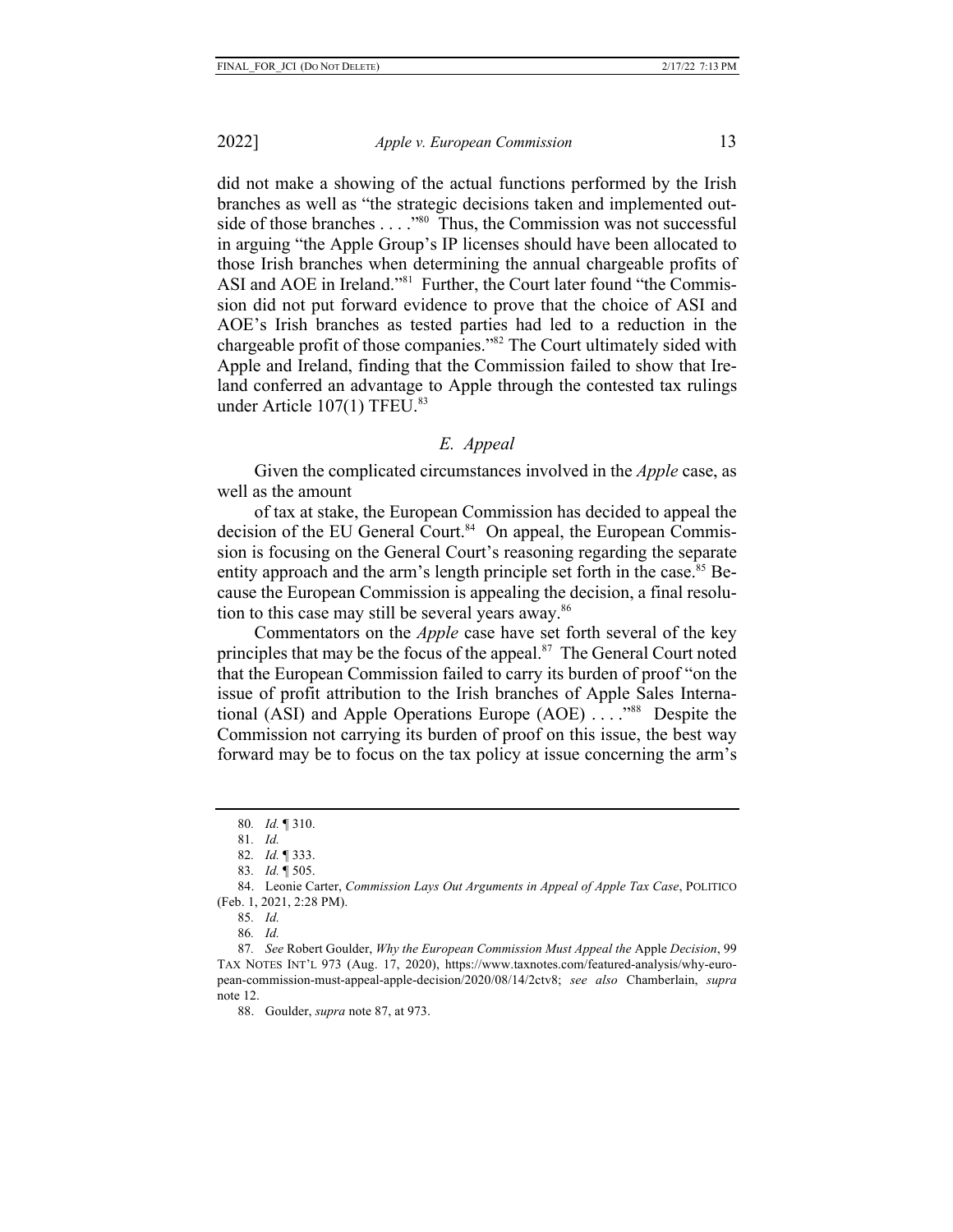length standard.89 In deciding the *Apple* case, the General Court found that the OECD approach to finding the arm's length standard was appropriate over the Commission's novel exclusionary model of profit attribution.90 Under the Commission's approach, "The exclusionary model—to the extent that one can understand it—takes stateless income off the table by ensuring that profits are attributed somewhere."91 However, though the General Court decided to follow the OECD model, it did not fully explain the reasoning for selecting one method over the other.<sup>92</sup> Thus, the Commission may once again argue the exclusionary approach should apply over the OECD approach in this case.<sup>93</sup> Additionally, the General Court turned to Irish law for a portion of the decision which the Commission may be able to differentiate on appeal.<sup>94</sup>

From a policy perspective, although the Court of Justice of the European Union (CJEU) may overturn the decision on appeal, the transfer pricing landscape in the EU has shifted since the beginning of the *Apple* case litigation.95 Irish law has since changed, and one of the tax loopholes utilized by Apple is now closed.<sup>96</sup> Ireland also passed new transfer pricing laws.<sup>97</sup> Additionally, corporations are more hesitant to participate in such aggressive tax planning because of the widespread repercussions to brand image.<sup>98</sup> One proposed solution for the CJEU is to apply the Commission's arguments moving forward and rule that "member states are only under an obligation to apply international best practices after they have been formally articulated."<sup>99</sup>

94*. Id.*

<sup>89</sup>*. Id.*

<sup>90</sup>*. Id.*

<sup>91</sup>*. Id.*

<sup>92</sup>*. Id.*

<sup>93.</sup> Robert Goulder, *Why the European Commission Must Appeal the* Apple *Decision*, 99 TAX NOTES INT'L 973 (Aug. 17, 2020), https://www.taxnotes.com/featured-analysis/why-europeancommission-must-appeal-apple-decision/2020/08/14/2ctv8.

<sup>95.</sup> Chamberlain, *supra* note 12, at 1180.

<sup>96</sup>*. Id.* at 1189.

<sup>97</sup>*. Id.* at 1180.

<sup>98.</sup> Mark Beasley et al., *Make Tax Planning a Part of Your Company's Risk Management Strategy*, HARV. BUS. REV. (Nov. 13, 2020), https://www.hbr.org/2020/11/make-tax-planning-apart-of-your-companys-risk-management-strategy.

<sup>99.</sup> Chamberlain, *supra* note 12, at 1189.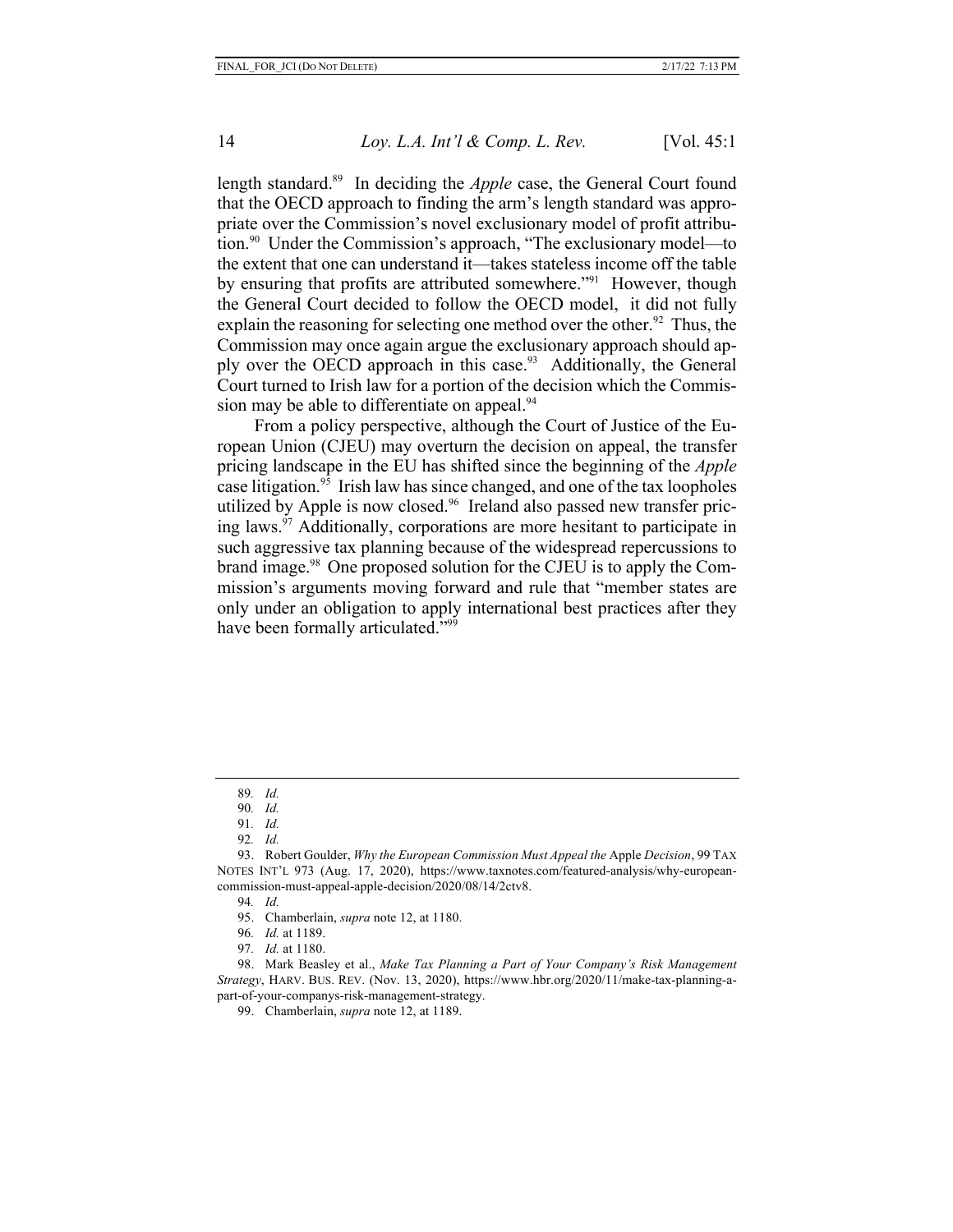## IV. SIMILAR CASES

#### *A. The Fiat Case*

In *Fiat*, Fiat Chrysler Finance Europe sought a ruling from the Luxembourg tax authorities stating that intra-group financing activities within the company followed arm's length principles.<sup>100</sup> However, the Commission found that this tax ruling conferred a selective advantage under Article 107(1) of the TFEU and violated arm's length principles.<sup>101</sup> In this case, the General Court confirmed the reasoning set forth by the Commission and found that a selective advantage existed.<sup>102</sup>

## *B. The Starbucks Case*

In the Starbucks case before the EU's General Court, the arm's length principle was also at issue.<sup>103</sup> The European Commission challenged a Dutch tax ruling reducing Starbucks' tax liability.<sup>104</sup> In this case, Starbucks Manufacturing, the Starbucks entity responsible for the sale and distribution of products in Europe, Africa, and the Middle East, received a favorable tax ruling from the Netherlands.105 However, the European Commission challenged the tax rulings because the agreed-upon royalty rate for transfer pricing considerations was excessive.<sup>106</sup> Thus, because "the transfer methodology determining such excessive remuneration was covered by a tax ruling, a selective advantage in the meaning of State aid rules was granted."<sup>107</sup>

<sup>100.</sup> Joined Cases T-755/15 & T-759/15, Grand Duchy of Luxembourg v. Comm'n, ECLI:EU:T:2019:670, ¶ 1 (Sept. 24, 2019).

<sup>101</sup>*. Id.*

<sup>102</sup>*. The Fiat & Starbucks State Aid Cases: The Arm's Length Principle, a New Tool to Challenge (But Also Defend) Transfer Pricing Rulings in Illegal State Aid Investigations?*, EVERSHEDS SUTHERLAND (Oct. 14, 2019), https://www.eversheds-sutherland.com/global/en/what/articles/index.page?ArticleID=en/State\_aid/Fiat-Starbucks-general-court-judgements [hereinafter *Fiat & Starbucks*].

<sup>103</sup>*. Id.*

<sup>104.</sup> Sara White, *Starbucks Wins €30m Case Over Disputed Tax Bill*, ACCOUNTANCY DAILY (Sept. 24, 2019), https://www.accountancydaily.co/starbucks-wins-eu30m-case-over-disputeddutch-tax-bill.

<sup>105</sup>*. Fiat & Starbucks*, *supra* note 102.

<sup>106</sup>*. Id.*

<sup>107</sup>*. Id.*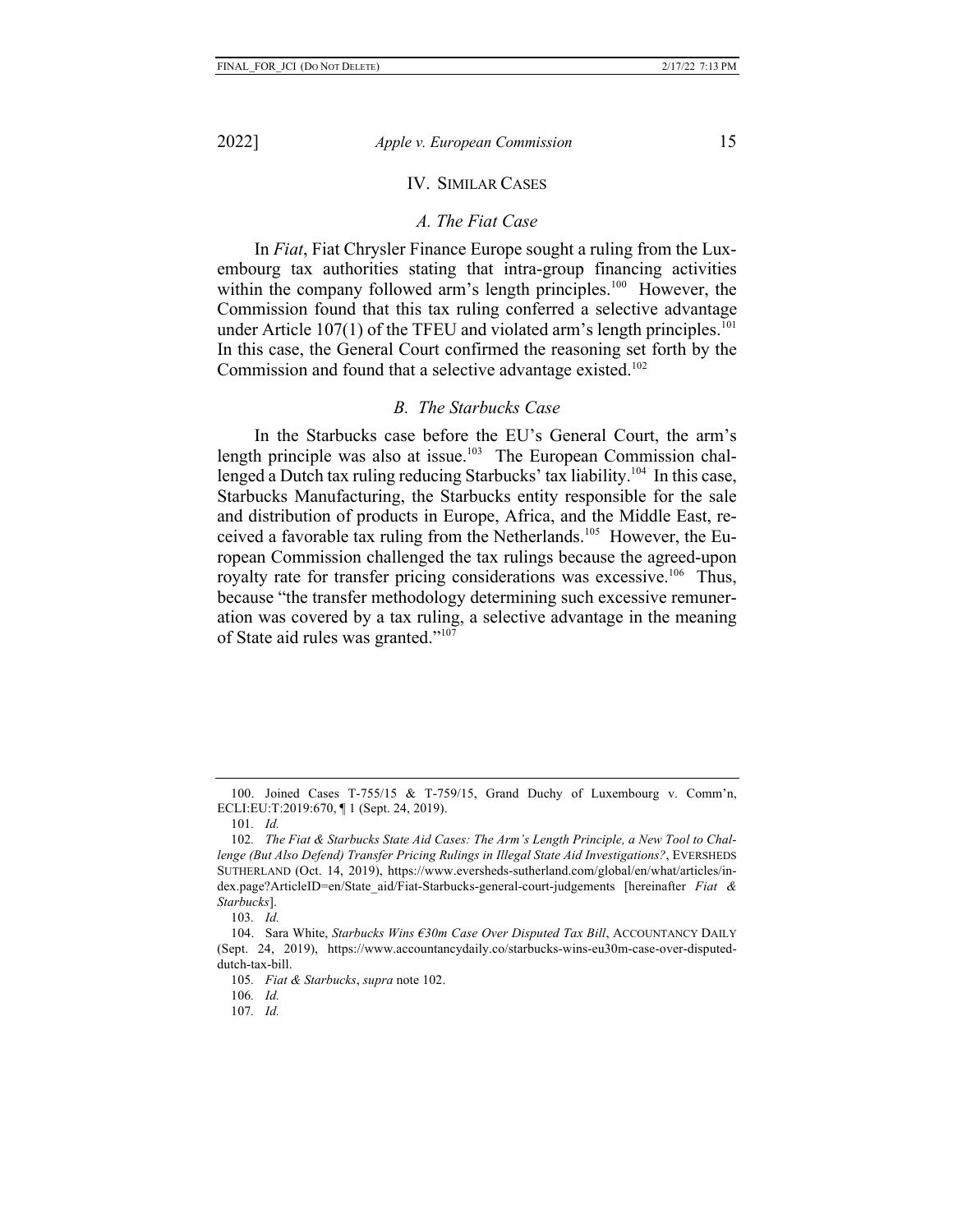### V. POSSIBLE RESPONSES TO THE APPLE CASE

One possible EU response to the *Apple* case would be to harmonize corporate tax laws and policies among member states.108 If corporate tax laws were consistent between member states, it would disincentivize corporations from shifting profits from one member state to another and reduce the need for the Commission to challenge tax rulings as state aid.<sup>109</sup> Under the EU's current tax environment, "[t]he combination of the principle of legal certainty, in which a tax is only due when there is a clear legal prescription, and the member states' freedom to determine their national tax rates inevitably results in profit shifts by multinationals founded on both tax motives and sound economic considerations."110 However, there has been push back in the past with similar proposals because of arguments that the corporate tax revenues would be split among member states, and member states showed reluctance to give up the ability to create their own tax laws and policies.<sup>111</sup> On the other hand, a unified tax structure would serve as a better means to combat tax abuse in the EU because "state aid is an instrument for maintaining free and fair competition, not an instrument to fight tax shifting within the EU."112

After losing several significant state aid cases, another response by the Commission would be to adapt its state aid arguments and approach in order to have a better chance of challenging taxpayer conduct.<sup>113</sup> In the *Apple* case and the more recent *Amazon* case, the Commission has argued it has the power under Article 107 to challenge issues of direct taxation, which some commentators note "arguably was never intended [to include] obedience to an idealized version of the arm's length standard."114 Other commentators have explained the Commission may be using the wrong methodology to challenge taxpayers in these state aid cases.<sup>115</sup> Instead of using transfer pricing to challenge local tax rates used to

<sup>108.</sup> Frans Vanistendael, *Apple: Why the EU Needs a Common Corporate Income Tax*, 99 TAX NOTES INT'L 451 (July 27, 2020), https://www.taxnotes.com/tax-notes-international/competitionand-state-aid/apple-why-eu-needs-common-corporate-income-tax/2020/07/27/2crc2.

<sup>109</sup>*. See id.*

<sup>110</sup>*. Id.*

<sup>111</sup>*. See id.*

<sup>112</sup>*. Id.*

<sup>113.</sup> Robert Goulder, *Amazon and the State Aid Doctrine: Unchecked Mission Creep*, 102 TAX NOTES INT'L 1571 (June 14, 2021), https://www.taxnotes.com/tax-notes-international/litigationand-appeals/amazon-and-state-aid-doctrine-unchecked-mission-creep/2021/06/14/76l71.

<sup>114</sup>*. Id.*

<sup>115.</sup> Ryan Finley & Kiarra M. Strocko, *Amazon and Engie Cast Doubt On State Aid Enforcement Approach*, 102 TAX NOTES INT'L 874, 874 (May 17, 2021), https://www.taxnotes.com/taxnotes-international/competition-and-state-aid/amazon-and-engie-cast-doubt-state-aid-enforcement-approach/2021/05/17/5s7tb.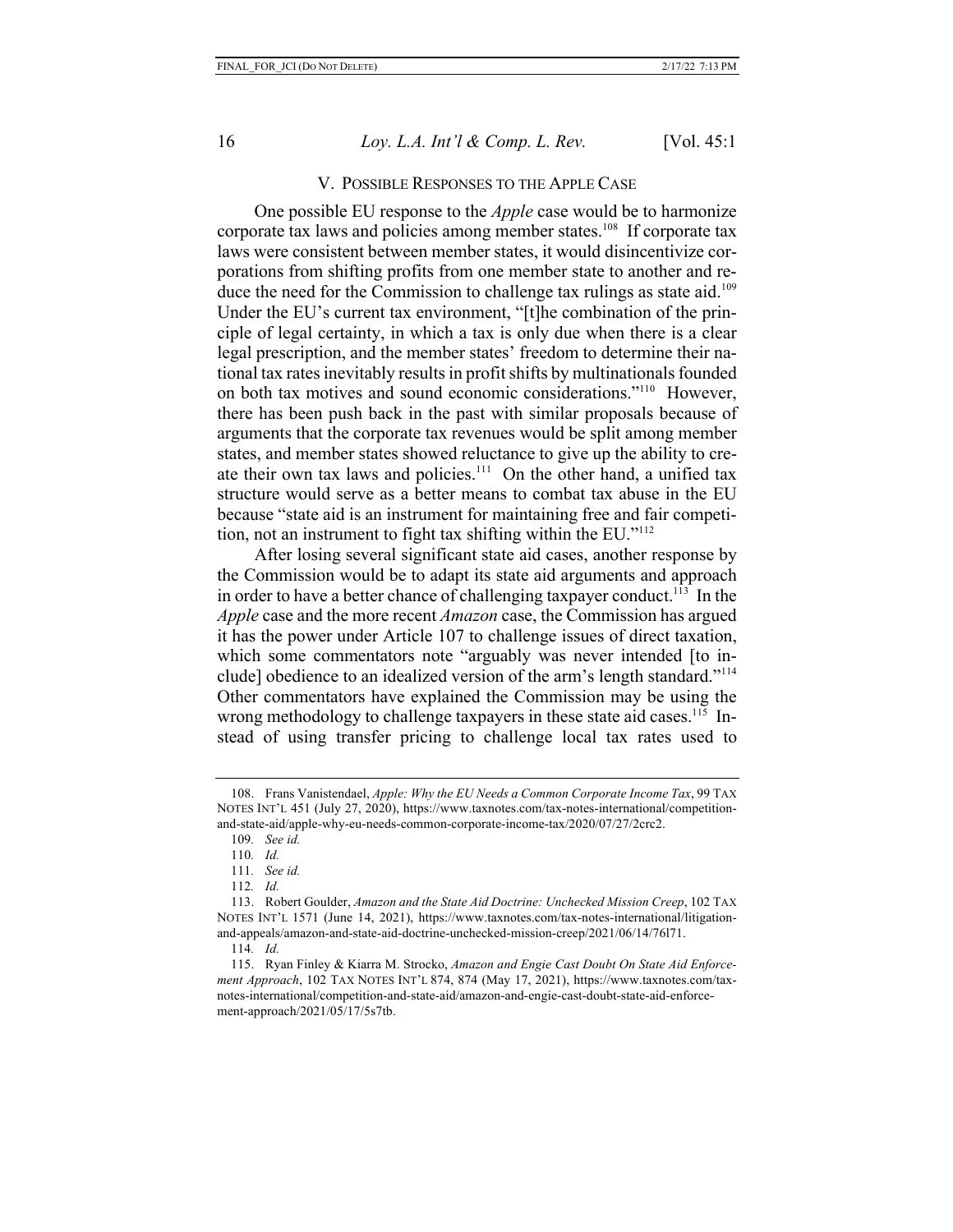incentivize business, the Commission should attempt to challenge on different grounds.116 Additionally, the Commission has failed to carry its evidentiary burden in several recent state aid cases, and may need to adjust its approach moving forward.<sup>117</sup> One change the Commission may consider is utilizing expert witnesses in order to meet its evidentiary burden, which is common practice in U.S. transfer pricing cases.<sup>118</sup>

## VI. EFFECT ON THE UNITED STATES

## *A. Possible U.S. Responses*

Although Apple faces enormous tax repercussions in the EU, Apple's tax litigation in the EU originally stemmed from a May 2013 U.S. Senate report which critically detailed Apple's tax strategies and profitshifting tools.<sup>119</sup> Following the Senate report, the European Commission began investigating Apple's profit shifting methods within the EU and concluded that Apple had underpaid Irish taxes by  $E13$  billion between the years 2003 and 2014.<sup>120</sup> However, U.S. transfer pricing laws at the time did not allow for recovery of amounts shifted to other jurisdictions.121 Several different methods of taxing Apple's income have been suggested, including a subpart F income approach or taxing the foreign entities as "income effectively connected with a U.S. trade or business."122 In determining "income effectively connected with a U.S. trade or business," the IRS would need to determine if the Apple branches in Ireland had a U.S. trade or business and whether the income earned from these subsidiaries is "effectively connected" to the U.S. trade or business.<sup>123</sup> If the IRS could argue that Apple's activity fell into one of these categories, the 35% corporate tax rate would apply for the years at is- $\overline{124}$ 

Another possible response is the OECD proposing new corporate tax solutions, which the U.S. has argued could be detrimental to American multinationals.125 Before the decision in the *Apple* case, the OECD

- 122*. Id.* at 1182.
- 123*. Id.*
- 124*. Id.*

125*. See* Stephanie Soong Johnston, *Crunch Time: What the Apple Decision Means for Global Tax Reform*, TAX NOTES TODAY INT'L, 5 (July 28, 2020), https://www.taxnotes.com/tax-notes-

<sup>116</sup>*. Id.* at 875.

<sup>117</sup>*. Id.* at 875–76.

<sup>118.</sup> Goulder, *supra* note 113, at 1571.

<sup>119.</sup> Chamberlain, *supra* note 12, at 1179.

<sup>120</sup>*. Id.* at 1179–80.

<sup>121</sup>*. Id* at 1181.